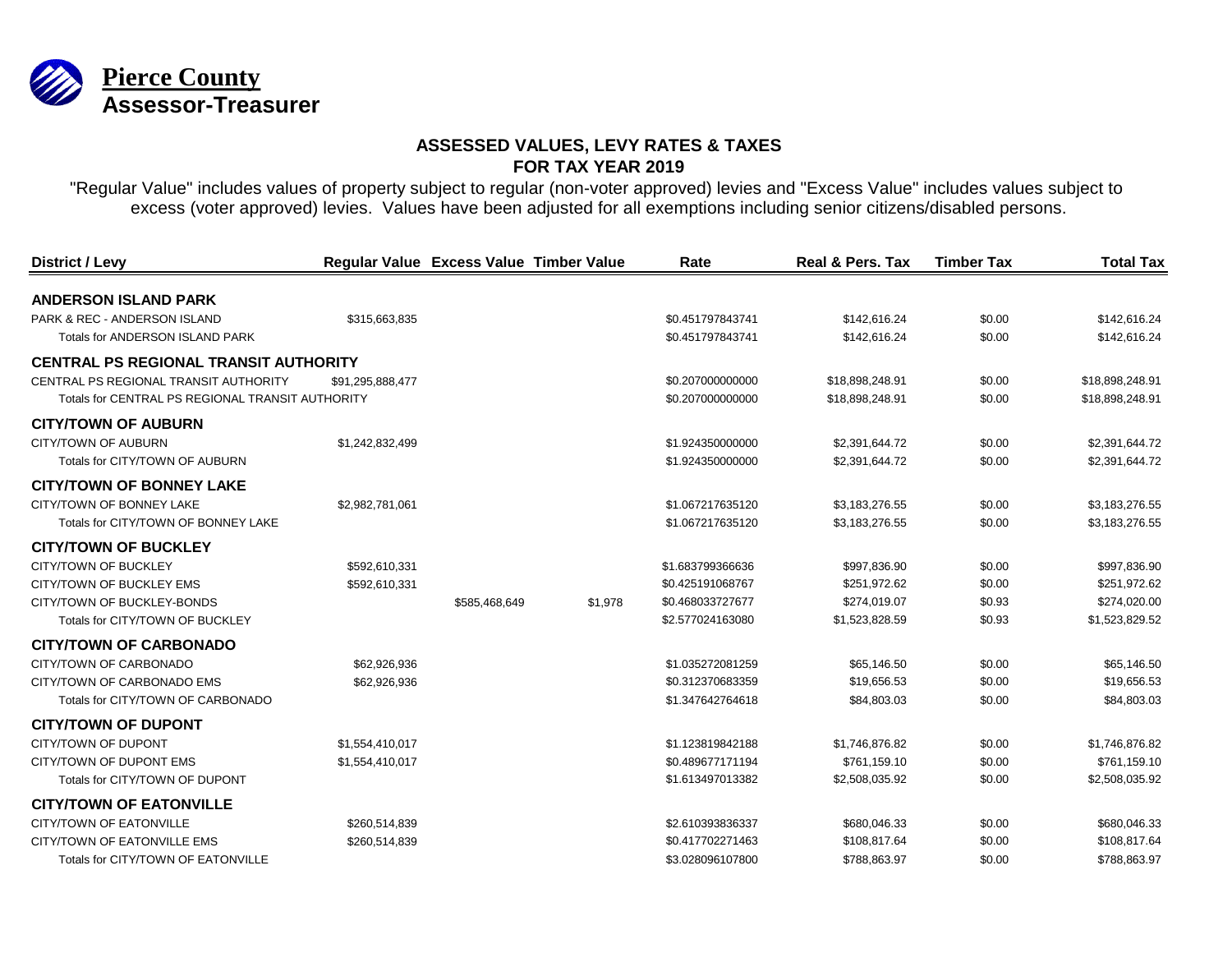| <b>District / Levy</b>             | Regular Value Excess Value Timber Value |                 |           | Rate             | <b>Real &amp; Pers. Tax</b> | <b>Timber Tax</b> | <b>Total Tax</b> |
|------------------------------------|-----------------------------------------|-----------------|-----------|------------------|-----------------------------|-------------------|------------------|
| <b>CITY/TOWN OF EDGEWOOD</b>       |                                         |                 |           |                  |                             |                   |                  |
| CITY/TOWN OF EDGEWOOD              | \$1,808,330,870                         |                 |           | \$0.993718793287 | \$1,796,972.37              | \$0.00            | \$1,796,972.37   |
| Totals for CITY/TOWN OF EDGEWOOD   |                                         |                 |           | \$0.993718793287 | \$1,796,972.37              | \$0.00            | \$1,796,972.37   |
| <b>CITY/TOWN OF FIFE</b>           |                                         |                 |           |                  |                             |                   |                  |
| CITY/TOWN OF FIFE                  | \$2,533,823,204                         |                 |           | \$1.336952544539 | \$3,387,601.38              | \$0.00            | \$3,387,601.38   |
| Totals for CITY/TOWN OF FIFE       |                                         |                 |           | \$1.336952544539 | \$3,387,601.38              | \$0.00            | \$3,387,601.38   |
| <b>CITY/TOWN OF FIRCREST</b>       |                                         |                 |           |                  |                             |                   |                  |
| CITY/TOWN OF FIRCREST              | \$906,305,987                           |                 |           | \$1.755056043782 | \$1,590,617.80              | \$0.00            | \$1,590,617.80   |
| CITY/TOWN OF FIRCREST EMS          | \$906,305,987                           |                 |           | \$0.364362681850 | \$330,224.08                | \$0.00            | \$330,224.08     |
| Totals for CITY/TOWN OF FIRCREST   |                                         |                 |           | \$2.119418725632 | \$1,920,841.88              | \$0.00            | \$1,920,841.88   |
| <b>CITY/TOWN OF GIG HARBOR</b>     |                                         |                 |           |                  |                             |                   |                  |
| CITY/TOWN OF GIG HARBOR            | \$2,945,118,187                         |                 |           | \$1.006179654548 | \$2,963,318.00              | \$0.00            | \$2,963,318.00   |
| CITY/TOWN OF GIG HARBOR-BOND       |                                         | \$2,931,347,752 |           | \$0.102342002854 | \$300,000.00                | \$0.00            | \$300,000.00     |
| Totals for CITY/TOWN OF GIG HARBOR |                                         |                 |           | \$1.108521657402 | \$3,263,318.00              | \$0.00            | \$3,263,318.00   |
| <b>CITY/TOWN OF LAKEWOOD</b>       |                                         |                 |           |                  |                             |                   |                  |
| CITY/TOWN OF LAKEWOOD              | \$6,929,745,386                         |                 |           | \$1.033350924331 | \$7,160,858.80              | \$0.00            | \$7,160,858.80   |
| Totals for CITY/TOWN OF LAKEWOOD   |                                         |                 |           | \$1.033350924331 | \$7,160,858.80              | \$0.00            | \$7,160,858.80   |
| <b>CITY/TOWN OF MILTON</b>         |                                         |                 |           |                  |                             |                   |                  |
| CITY/TOWN OF MILTON                | \$821,572,171                           |                 |           | \$1.451190000000 | \$1,192,257.32              | \$0.00            | \$1,192,257.32   |
| Totals for CITY/TOWN OF MILTON     |                                         |                 |           | \$1.451190000000 | \$1,192,257.32              | \$0.00            | \$1,192,257.32   |
| <b>CITY/TOWN OF ORTING</b>         |                                         |                 |           |                  |                             |                   |                  |
| CITY/TOWN OF ORTING                | \$807,086,121                           |                 |           | \$1.600000000000 | \$1,291,337.79              | \$0.00            | \$1,291,337.79   |
| Totals for CITY/TOWN OF ORTING     |                                         |                 |           | \$1.600000000000 | \$1,291,337.79              | \$0.00            | \$1,291,337.79   |
| <b>CITY/TOWN OF PACIFIC</b>        |                                         |                 |           |                  |                             |                   |                  |
| <b>CITY/TOWN OF PACIFIC</b>        | \$197,372,293                           |                 |           | \$1.214010000000 | \$239,611.94                | \$0.00            | \$239,611.94     |
| Totals for CITY/TOWN OF PACIFIC    |                                         |                 |           | \$1.214010000000 | \$239,611.94                | \$0.00            | \$239,611.94     |
| <b>CITY/TOWN OF PUYALLUP</b>       |                                         |                 |           |                  |                             |                   |                  |
| CITY/TOWN OF PUYALLUP              | \$6,261,273,631                         |                 |           | \$1.432362691449 | \$8,968,414.75              | \$0.00            | \$8,968,414.75   |
| CITY/TOWN OF PUYALLUP-BONDS        |                                         | \$6,219,709,094 | \$384,282 | \$0.112009572507 | \$696,666.96                | \$43.04           | \$696,710.00     |
| Totals for CITY/TOWN OF PUYALLUP   |                                         |                 |           | \$1.544372263956 | \$9,665,081.71              | \$43.04           | \$9,665,124.75   |
| <b>CITY/TOWN OF ROY</b>            |                                         |                 |           |                  |                             |                   |                  |
| CITY/TOWN OF ROY                   | \$70,278,493                            |                 |           | \$1.442790470763 | \$101,397.14                | \$0.00            | \$101,397.14     |
| Totals for CITY/TOWN OF ROY        |                                         |                 |           | \$1.442790470763 | \$101,397.14                | \$0.00            | \$101,397.14     |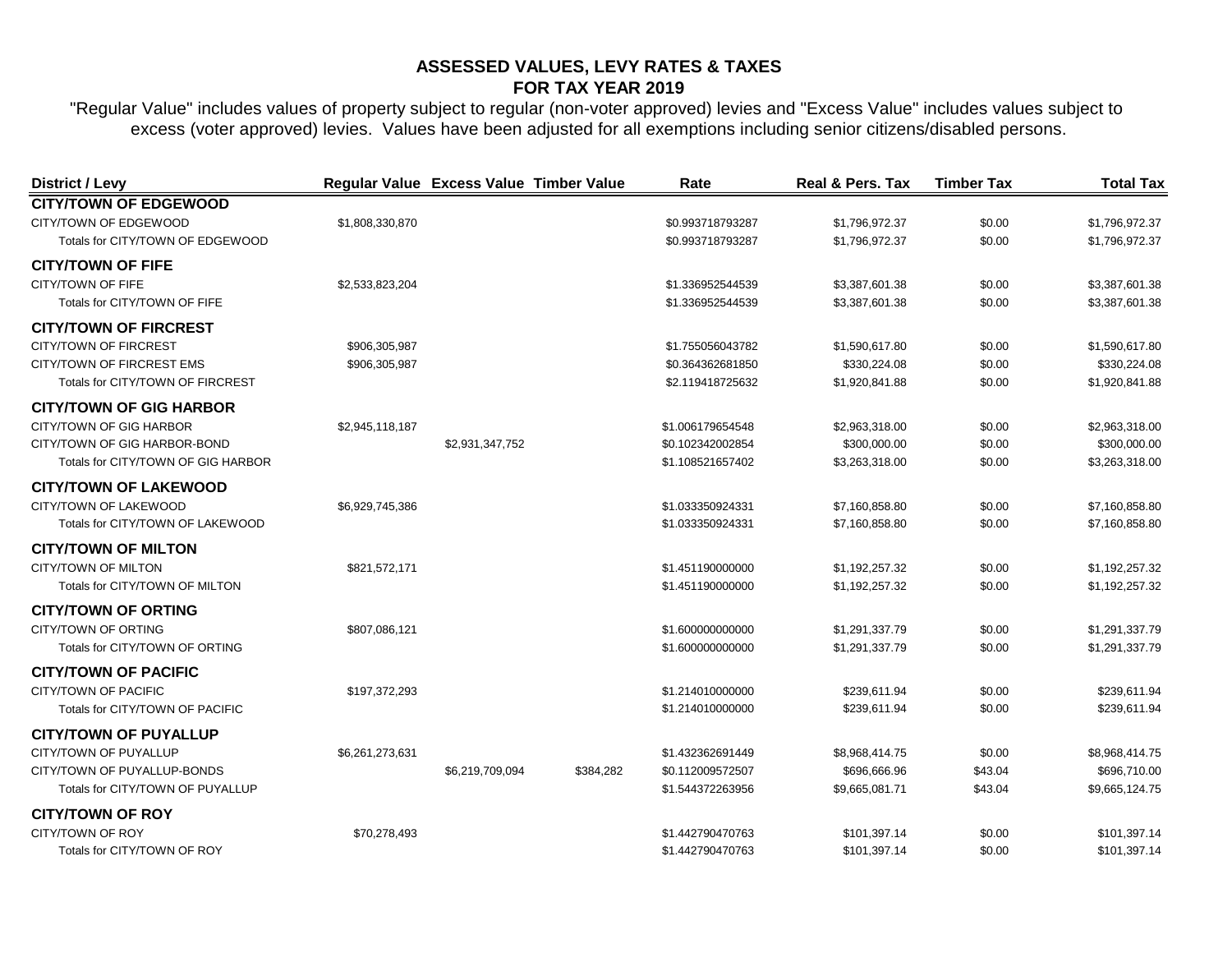| District / Levy                          |                   | Regular Value Excess Value Timber Value | Rate             | <b>Real &amp; Pers. Tax</b> | <b>Timber Tax</b> | <b>Total Tax</b> |
|------------------------------------------|-------------------|-----------------------------------------|------------------|-----------------------------|-------------------|------------------|
| <b>CITY/TOWN OF RUSTON</b>               |                   |                                         |                  |                             |                   |                  |
| CITY/TOWN OF RUSTON                      | \$286,542,677     |                                         | \$1.731096656154 | \$496,033.07                | \$0.00            | \$496,033.07     |
| Totals for CITY/TOWN OF RUSTON           |                   |                                         | \$1.731096656154 | \$496,033.07                | \$0.00            | \$496,033.07     |
| <b>CITY/TOWN OF SOUTH PRAIRIE</b>        |                   |                                         |                  |                             |                   |                  |
| CITY/TOWN OF SOUTH PRAIRIE               | \$40,398,549      |                                         | \$2.743299022943 | \$110,825.30                | \$0.00            | \$110,825.30     |
| CITY/TOWN OF SOUTH PRAIRIE EMS           | \$40,398,549      |                                         | \$0.498788706495 | \$20,150.34                 | \$0.00            | \$20,150.34      |
| Totals for CITY/TOWN OF SOUTH PRAIRIE    |                   |                                         | \$3.242087729438 | \$130,975.64                | \$0.00            | \$130,975.64     |
| <b>CITY/TOWN OF STEILACOOM</b>           |                   |                                         |                  |                             |                   |                  |
| CITY/TOWN OF STEILACOOM                  | \$945,621,379     |                                         | \$2.076952957723 | \$1,964,011.12              | \$0.00            | \$1,964,011.12   |
| CITY/TOWN OF STEILACOOM EMS              | \$945,621,379     |                                         | \$0.400333979759 | \$378,564.37                | \$0.00            | \$378,564.37     |
| Totals for CITY/TOWN OF STEILACOOM       |                   |                                         | \$2.477286937482 | \$2,342,575.49              | \$0.00            | \$2,342,575.49   |
| <b>CITY/TOWN OF SUMNER</b>               |                   |                                         |                  |                             |                   |                  |
| CITY/TOWN OF SUMNER                      | \$3,071,018,628   |                                         | \$1.230967134335 | \$3,780,323.00              | \$0.00            | \$3,780,323.00   |
| Totals for CITY/TOWN OF SUMNER           |                   |                                         | \$1.230967134335 | \$3,780,323.00              | \$0.00            | \$3,780,323.00   |
| <b>CITY/TOWN OF TACOMA</b>               |                   |                                         |                  |                             |                   |                  |
| CITY/TOWN OF TACOMA                      | \$26,551,124,530  |                                         | \$2.458642835871 | \$65,279,732.11             | \$0.00            | \$65,279,732.11  |
| CITY/TOWN OF TACOMA EMS                  | \$26,551,124,530  |                                         | \$0.416802423848 | \$11,066,573.06             | \$0.00            | \$11,066,573.06  |
| CITY/TOWN OF TACOMA-BONDS                |                   | \$26,286,988,767                        | \$0.106371731079 | \$2,796,192.50              | \$0.00            | \$2,796,192.50   |
| Totals for CITY/TOWN OF TACOMA           |                   |                                         | \$2.981816990798 | \$79,142,497.67             | \$0.00            | \$79,142,497.67  |
| <b>CITY/TOWN OF UNIVERSITY PLACE</b>     |                   |                                         |                  |                             |                   |                  |
| CITY/TOWN OF UNIVERSITY PLACE            | \$4,238,209,289   |                                         | \$1.036685123456 | \$4,393,688.52              | \$0.00            | \$4,393,688.52   |
| Totals for CITY/TOWN OF UNIVERSITY PLACE |                   |                                         | \$1.036685123456 | \$4,393,688.52              | \$0.00            | \$4,393,688.52   |
| <b>CITY/TOWN OF WILKESON</b>             |                   |                                         |                  |                             |                   |                  |
| CITY/TOWN OF WILKESON                    | \$48,539,938      |                                         | \$1.553932763573 | \$75,427.80                 | \$0.00            | \$75,427.80      |
| CITY/TOWN OF WILKESON EMS                | \$48,539,938      |                                         | \$0.394551801859 | \$19,151.52                 | \$0.00            | \$19,151.52      |
| Totals for CITY/TOWN OF WILKESON         |                   |                                         | \$1.948484565432 | \$94,579.32                 | \$0.00            | \$94,579.32      |
| <b>CONSERVATION FUTURES</b>              |                   |                                         |                  |                             |                   |                  |
| <b>CONSERVATION FUTURES</b>              | \$114,163,258,951 |                                         | \$0.040610049526 | \$4,636,175.60              | \$0.00            | \$4,636,175.60   |
| <b>Totals for CONSERVATION FUTURES</b>   |                   |                                         | \$0.040610049526 | \$4,636,175.60              | \$0.00            | \$4,636,175.60   |
| <b>COUNTY</b>                            |                   |                                         |                  |                             |                   |                  |
| <b>COUNTY</b>                            | \$114,163,258,951 |                                         | \$1.085049364815 | \$123,872,771.61            | \$0.00            | \$123,872,771.61 |
| <b>Totals for COUNTY</b>                 |                   |                                         | \$1.085049364815 | \$123,872,771.61            | \$0.00            | \$123,872,771.61 |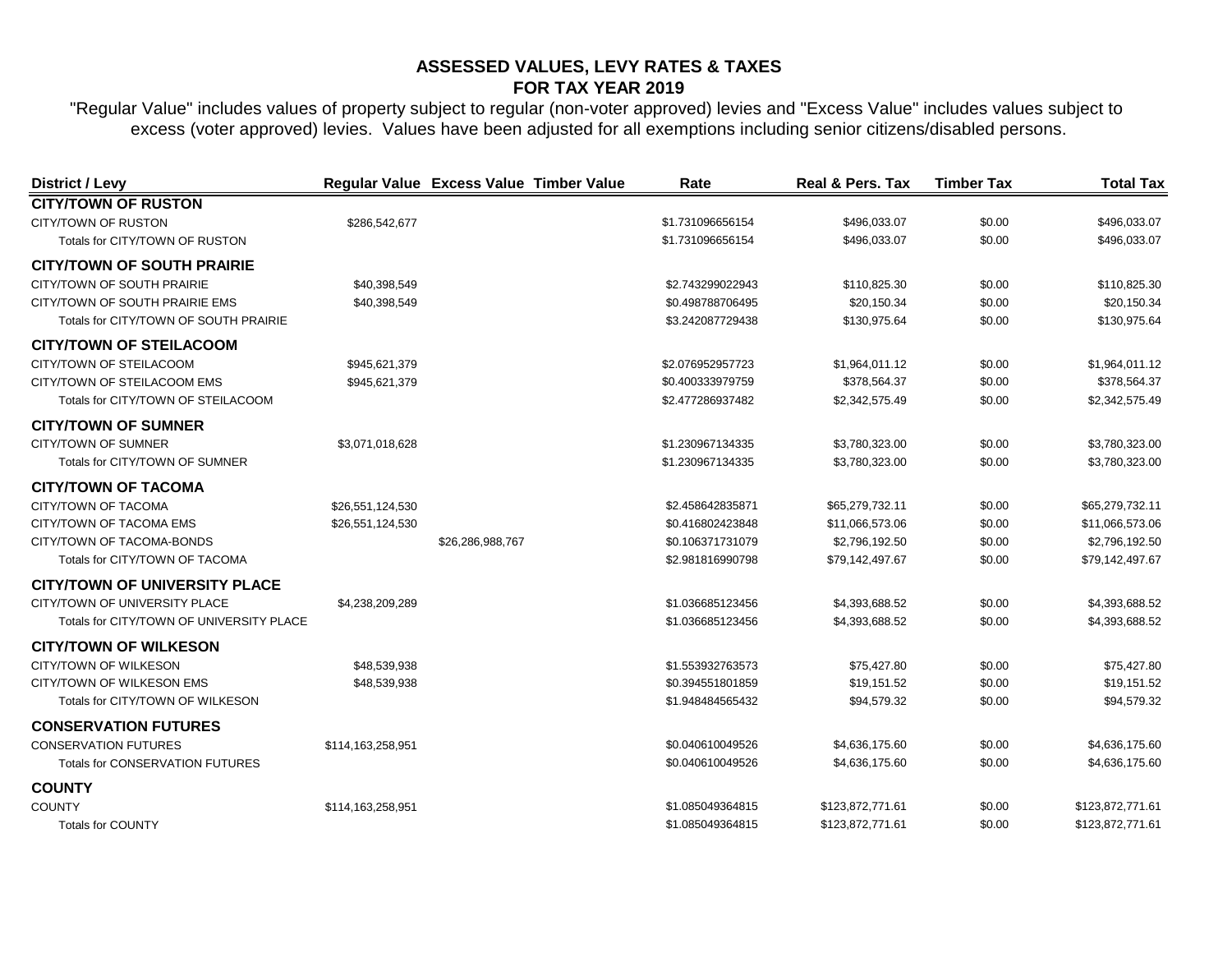| District / Levy                      |                   | Regular Value Excess Value Timber Value |           | Rate             | <b>Real &amp; Pers. Tax</b> | <b>Timber Tax</b> | <b>Total Tax</b> |
|--------------------------------------|-------------------|-----------------------------------------|-----------|------------------|-----------------------------|-------------------|------------------|
| <b>COUNTY ROAD</b>                   |                   |                                         |           |                  |                             |                   |                  |
| <b>COUNTY ROAD</b>                   | \$49,004,821,935  |                                         |           | \$1.492624659406 | \$73,145,805.65             | \$0.00            | \$73,145,805.65  |
| Totals for COUNTY ROAD               |                   |                                         |           | \$1.492624659406 | \$73,145,805.65             | \$0.00            | \$73,145,805.65  |
| <b>FLOOD CONTROL ZONE</b>            |                   |                                         |           |                  |                             |                   |                  |
| FLOOD CONTOL ZONE                    | \$114,163,258,951 |                                         |           | \$0.076237201355 | \$8,703,487.36              | \$0.00            | \$8,703,487.36   |
| Totals for FLOOD CONTROL ZONE        |                   |                                         |           | \$0.076237201355 | \$8,703,487.36              | \$0.00            | \$8,703,487.36   |
| FPD #003 WEST PIERCE                 |                   |                                         |           |                  |                             |                   |                  |
| FIRE DISTRICT #2 BOND -              |                   | \$7,135,674,700                         |           | \$0.182183192852 | \$1,300,000.00              | \$0.00            | \$1,300,000.00   |
| FIRE DISTRICT #3 EMS - WEST          | \$11,444,957,085  |                                         |           | \$0.437483757502 | \$5,006,982.83              | \$0.00            | \$5,006,982.83   |
| FIRE DISTRICT #3 EXPENSE -           | \$11,444,957,085  |                                         |           | \$1.324551842127 | \$15,159,438.99             | \$0.00            | \$15,159,438.99  |
| FIRE DISTRICT #3 M&O - WEST          |                   | \$11,330,070,918                        |           | \$0.972958137666 | \$11,023,684.70             | \$0.00            | \$11,023,684.70  |
| Totals for FPD #003 UNIVERSITY PLACE |                   |                                         |           | \$2.917176930147 | \$32,490,106.52             | \$0.00            | \$32,490,106.52  |
| FPD #005 GIG HARBOR                  |                   |                                         |           |                  |                             |                   |                  |
| FIRE DISTRICT #5 EMS - GIG           | \$11,489,618,336  |                                         |           | \$0.477380538639 | \$5,484,920.19              | \$0.00            | \$5,484,920.19   |
| FIRE DISTRICT #5 EXPENSE - GIG       | \$11,489,618,336  |                                         |           | \$1.486426891700 | \$17,078,477.67             | \$0.00            | \$17,078,477.67  |
| Totals for FPD #005 GIG HARBOR       |                   |                                         |           | \$1.963807430339 | \$22,563,397.86             | \$0.00            | \$22,563,397.86  |
| FPD #006 CENTRAL PIERCE              |                   |                                         |           |                  |                             |                   |                  |
| FIRE DISTRICT #6 BOND - CENTRAL      |                   | \$24,439,332,202                        | \$928,739 | \$0.102290233563 | \$2,499,905.00              | \$95.00           | \$2,500,000.00   |
| FIRE DISTRICT #6 EMS - CENTRAL       | \$24,665,409,771  |                                         |           | \$0.422699439693 | \$10,426,054.89             | \$0.00            | \$10,426,054.89  |
| FIRE DISTRICT #6 EXPENSE -           | \$24,665,409,771  |                                         |           | \$0.843337727333 | \$20,801,270.62             | \$0.00            | \$20,801,270.62  |
| Totals for FPD #006 CENTRAL PIERCE   |                   |                                         |           | \$1.368327400589 | \$33,727,230.51             | \$95.00           | \$33,727,325.51  |
| <b>FPD #010 FIFE</b>                 |                   |                                         |           |                  |                             |                   |                  |
| FIRE DISTRICT #10 EMS - FIFE         | \$2,826,996,093   |                                         |           | \$0.430482512167 | \$1,216,972.38              | \$0.00            | \$1,216,972.38   |
| FIRE DISTRICT #10 EXPENSE - FIFE     | \$2,826,996,093   |                                         |           | \$1.222036347540 | \$3,454,691.98              | \$0.00            | \$3,454,691.98   |
| Totals for FPD #010 FIFE             |                   |                                         |           | \$1.652518859707 | \$4,671,664.36              | \$0.00            | \$4,671,664.36   |
| FPD #013 BROWNS POINT                |                   |                                         |           |                  |                             |                   |                  |
| FIRE DISTRICT #13 EMS -              | \$528,543,331     |                                         |           | \$0.302709883213 | \$159,995.29                | \$0.00            | \$159,995.29     |
| FIRE DISTRICT #13 EXPENSE -          | \$528,543,331     |                                         |           | \$0.951173197189 | \$502,736.25                | \$0.00            | \$502,736.25     |
| Totals for FPD #013 BROWNS POINT     |                   |                                         |           | \$1.253883080402 | \$662,731.54                | \$0.00            | \$662,731.54     |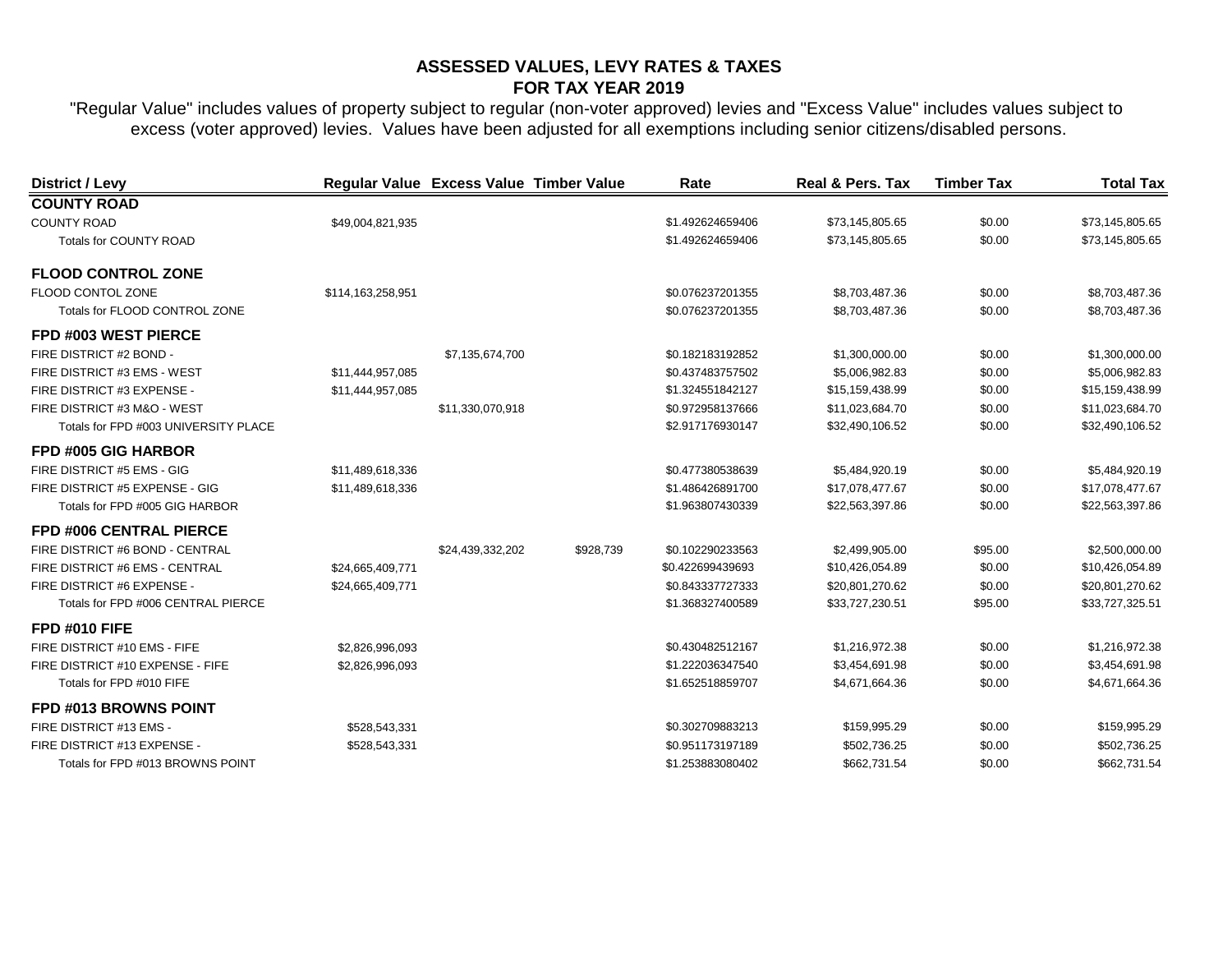| <b>District / Levy</b>             |                  | Regular Value Excess Value Timber Value |              | Rate             | Real & Pers. Tax | <b>Timber Tax</b> | <b>Total Tax</b> |
|------------------------------------|------------------|-----------------------------------------|--------------|------------------|------------------|-------------------|------------------|
| FPD #014 RIVERSIDE                 |                  |                                         |              |                  |                  |                   |                  |
| FIRE DISTRICT #14 EMS -            | \$200,397,848    |                                         |              | \$0.380600294670 | \$76,271.48      | \$0.00            | \$76,271.48      |
| FIRE DISTRICT #14 EXPENSE -        | \$200,397,848    |                                         |              | \$1.375007629822 | \$275,548.57     | \$0.00            | \$275,548.57     |
| FIRE DISTRICT #14 M & O -          |                  | \$198,920,365                           |              | \$0.713551877909 | \$141,940.00     | \$0.00            | \$141,940.00     |
| Totals for FPD #014 RIVERSIDE      |                  |                                         |              | \$2.469159802401 | \$493,760.05     | \$0.00            | \$493,760.05     |
| FPD #016 KEY PENINSULA             |                  |                                         |              |                  |                  |                   |                  |
| FIRE DISTRICT #16 EMS - KEY        | \$2,769,005,097  |                                         |              | \$0.409701452420 | \$1,134,465.41   | \$0.00            | \$1,134,465.41   |
| FIRE DISTRICT #16 EXPENSE -        | \$2,769,005,097  |                                         |              | \$1.310767399429 | \$3,629,521.61   | \$0.00            | \$3,629,521.61   |
| FIRE DISTRICT #16 M & O - KEY      |                  | \$2,736,718,020                         | \$9,673,620  | \$0.292665200510 | \$800,942.13     | \$2,831.13        | \$803,773.26     |
| Totals for FPD #016 KEY PENINSULA  |                  |                                         |              | \$2.013134052359 | \$5,564,929.15   | \$2,831.13        | \$5,567,760.28   |
| <b>FPD #017 ROY</b>                |                  |                                         |              |                  |                  |                   |                  |
| FIRE DISTRICT #17 EMS - ROY        | \$2,327,595,308  |                                         |              | \$0.500000000000 | \$1,163,797.65   | \$0.00            | \$1,163,797.65   |
| FIRE DISTRICT #17 EXPENSE - ROY    | \$2,226,726,255  |                                         |              | \$1.500000000000 | \$3,340,089.38   | \$0.00            | \$3,340,089.38   |
| Totals for FPD #017 ROY            |                  |                                         |              | \$2.000000000000 | \$4,503,887.03   | \$0.00            | \$4,503,887.03   |
| FPD #018 ORTING                    |                  |                                         |              |                  |                  |                   |                  |
| FIRE DISTRICT #18 M & O - ORTING   |                  | \$1,703,592,454                         | \$1,896,678  | \$0.483732194196 | \$824,082.52     | \$917.48          | \$825,000.00     |
| FIRE DISTRICT #18 EMS -            | \$1,722,983,147  |                                         |              | \$0.500000000000 | \$861,491.57     | \$0.00            | \$861,491.57     |
| FIRE DISTRICT #18 EXPENSE - ORTING | \$1,716,003,289  |                                         |              | \$1.500000000000 | \$2,574,004.93   | \$0.00            | \$2,574,004.93   |
| Totals for FPD #018 ORTING         |                  |                                         |              | \$2.483732194196 | \$4,259,579.02   | \$917.48          | \$4,260,496.50   |
| FPD #021 GRAHAM                    |                  |                                         |              |                  |                  |                   |                  |
| FIRE DISTRICT #21 BOND - GRAHAM    |                  | \$7,308,176,955                         | \$3,619,519  | \$0.157280088975 | \$1,149,430.72   | \$569.28          | \$1,150,000.00   |
| FIRE DISTRICT #21 EMS - GRAHAM     | \$7,375,322,678  |                                         |              | \$0.426841419344 | \$3,148,093.20   | \$0.00            | \$3,148,093.20   |
| FIRE DISTRICT #21 EXPENSE -        | \$7,375,322,678  |                                         |              | \$1.455677519307 | \$10,736,091.42  | \$0.00            | \$10,736,091.42  |
| FIRE DISTRICT #21 M & O - GRAHAM   |                  | \$7,308,176,955                         | \$3,619,519  | \$0.588090767473 | \$4,297,871.39   | \$2,128.61        | \$4,300,000.00   |
| Totals for FPD #021 GRAHAM         |                  |                                         |              | \$2.627889795099 | \$19,331,486.73  | \$2,697.89        | \$19,334,184.62  |
| FPD #022 EAST PIERCE               |                  |                                         |              |                  |                  |                   |                  |
| FIRE DISTRICT #22 BOND - EAST      |                  | \$15,160,503,014                        | \$10,824,973 | \$0.126870000000 | \$1,923,413.02   | \$1,373.36        | \$1,924,786.38   |
| FIRE DISTRICT #22 EMS - EAST       | \$15,254,549,437 |                                         |              | \$0.484150000000 | \$7,385,490.11   | \$0.00            | \$7,385,490.11   |
| FIRE DISTRICT #22 EXPENSE -        | \$15,213,003,630 |                                         |              | \$1.452180000000 | \$22,092,019.61  | \$0.00            | \$22,092,019.61  |
| Totals for FPD #022 EAST PIERCE    |                  |                                         |              | \$2.063200000000 | \$31,400,922.74  | \$1,373.36        | \$31,402,296.10  |
| FPD #023 ASHFORD                   |                  |                                         |              |                  |                  |                   |                  |
| FIRE DISTRICT #23 EMS -            | \$175,319,573    |                                         |              | \$0.410624146341 | \$71,990.45      | \$0.00            | \$71,990.45      |
| FIRE DISTRICT #23 EXPENSE -        | \$162,174,495    |                                         |              | \$1.189684913155 | \$192,936.55     | \$0.00            | \$192,936.55     |
| Totals for FPD #023 ASHFORD        |                  |                                         |              | \$1.600309059496 | \$264,927.00     | \$0.00            | \$264,927.00     |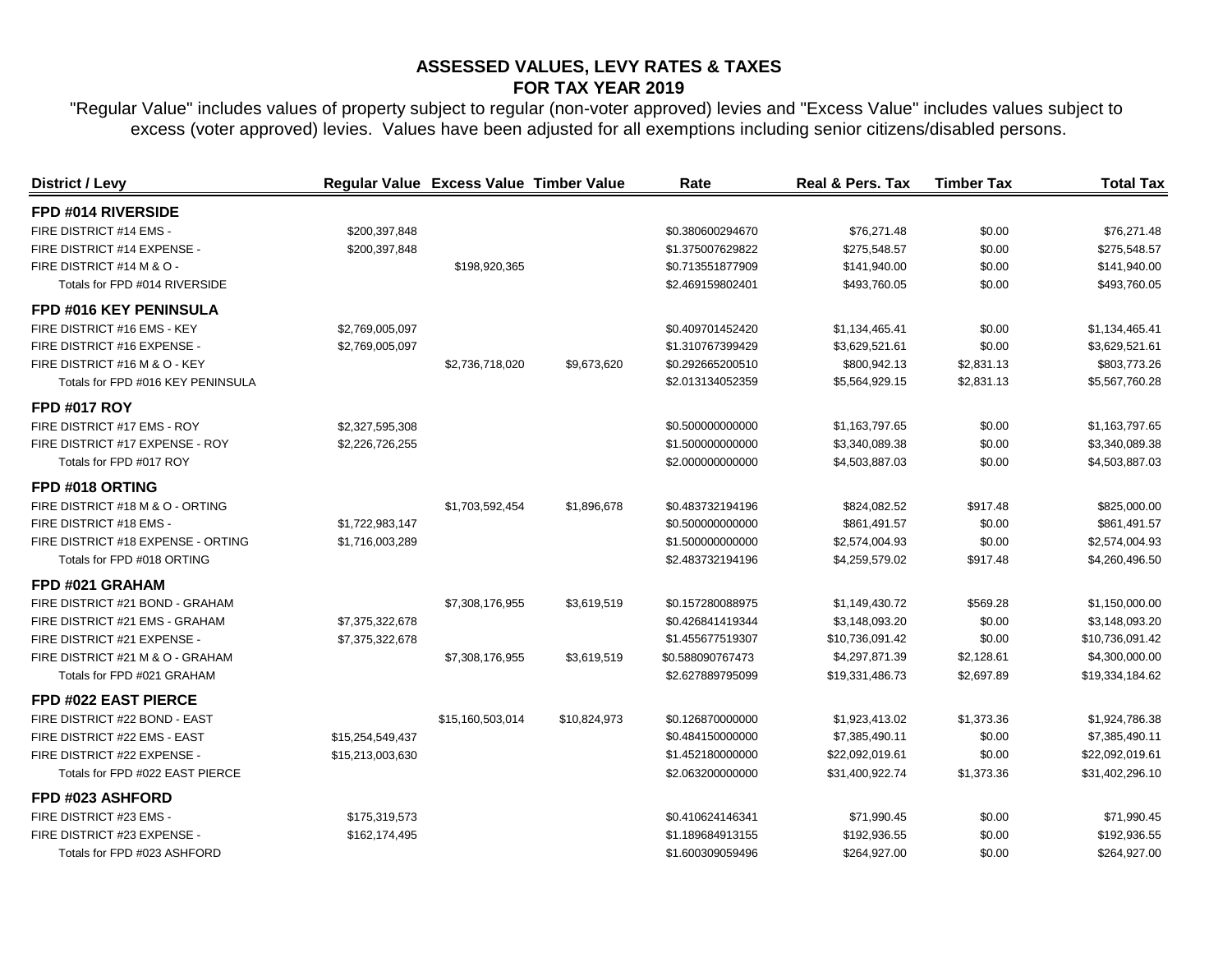| District / Levy                            |                   | Regular Value Excess Value Timber Value |             | Rate             | <b>Real &amp; Pers. Tax</b> | <b>Timber Tax</b> | <b>Total Tax</b> |
|--------------------------------------------|-------------------|-----------------------------------------|-------------|------------------|-----------------------------|-------------------|------------------|
| <b>FPD #025 CRYSTAL MOUNTAIN</b>           |                   |                                         |             |                  |                             |                   |                  |
| FIRE DISTRICT #25 EXPENSE -                | \$83,155,622      |                                         |             | \$0.833620726209 | \$69,320.25                 | \$0.00            | \$69,320.25      |
| Totals for FPD #025 CRYSTAL MOUNTAIN       |                   |                                         |             | \$0.833620726209 | \$69,320.25                 | \$0.00            | \$69,320.25      |
| FPD #026 GREEN WATER                       |                   |                                         |             |                  |                             |                   |                  |
| FIRE DISTRICT #26 EMS - GREEN              | \$157,330,692     |                                         |             | \$0.465424953448 | \$73,225.63                 | \$0.00            | \$73,225.63      |
| FIRE DISTRICT #26 EXPENSE -                | \$152,412,448     |                                         |             | \$0.932729982790 | \$142,159.66                | \$0.00            | \$142,159.66     |
| Totals for FPD #026 GREEN WATER            |                   |                                         |             | \$1.398154936238 | \$215,385.29                | \$0.00            | \$215,385.29     |
| <b>FPD #027 ANDERSON ISLAND</b>            |                   |                                         |             |                  |                             |                   |                  |
| FIRE DISTRICT #27 BOND -                   |                   | \$311,573,277                           | \$1,384,747 | \$0.362924070610 | \$113,077.44                | \$502.56          | \$113,580.00     |
| FIRE DISTRICT #27 EMS -                    | \$315,663,835     |                                         |             | \$0.499953597789 | \$157,817.27                | \$0.00            | \$157,817.27     |
| FIRE DISTRICT #27 EXPENSE -                | \$315,663,835     |                                         |             | \$1.499860793366 | \$473,451.81                | \$0.00            | \$473,451.81     |
| Totals for FPD #027 ANDERSON               |                   |                                         |             | \$2.362738461765 | \$744,346.52                | \$502.56          | \$744,849.08     |
| <b>KEY PENINSULA METROPOLITAN PARK</b>     |                   |                                         |             |                  |                             |                   |                  |
| <b>METROPOLITAN PARK - KEY</b>             | \$2,700,352,258   |                                         |             | \$0.510124738696 | \$1,377,516.49              | \$0.00            | \$1,377,516.49   |
| Totals for KEY PENINSULA METROPOLITAN PARK |                   |                                         |             | \$0.510124738696 | \$1,377,516.49              | \$0.00            | \$1,377,516.49   |
| <b>METROPOLITAN PARK</b>                   |                   |                                         |             |                  |                             |                   |                  |
| <b>METROPOLITAN PARK - TACOMA</b>          | \$27,079,667,861  |                                         |             | \$0.589183642203 | \$15,954,897.34             | \$0.00            | \$15,954,897.34  |
| METROPOLITAN PARK - TACOMA BOND            |                   | \$26,823,093,164                        |             | \$0.770716482011 | \$20,673,000.00             | \$0.00            | \$20,673,000.00  |
| Totals for METROPOLITAN PARK               |                   |                                         |             | \$1.359900124214 | \$36,627,897.34             | \$0.00            | \$36,627,897.34  |
| PENINSULA METROPOLITAN PARK                |                   |                                         |             |                  |                             |                   |                  |
| <b>METROPOLITAN PARK - PENINSULA</b>       | \$8,685,559,469   |                                         |             | \$0.734117915231 | \$6,376,224.81              | \$0.00            | \$6,376,224.81   |
| Totals for PENINSULA METROPOLITAN PARK     |                   |                                         |             | \$0.734117915231 | \$6,376,224.81              | \$0.00            | \$6,376,224.81   |
| <b>PORT OF TACOMA</b>                      |                   |                                         |             |                  |                             |                   |                  |
| PORT OF TACOMA                             | \$114,163,258,951 |                                         |             | \$0.183406204346 | \$20,938,250.00             | \$0.00            | \$20,938,250.00  |
| Totals for PORT OF TACOMA                  |                   |                                         |             | \$0.183406204346 | \$20,938,250.00             | \$0.00            | \$20,938,250.00  |
| <b>RURAL LIBRARY KING COUNTY</b>           |                   |                                         |             |                  |                             |                   |                  |
| KING COUNTY RURAL LIBRARY                  | \$1,440,204,792   |                                         |             | \$0.334190000000 | \$481,302.04                | \$0.00            | \$481,302.04     |
| KING COUNTY RURAL LIBRARY - BOND           |                   | \$1,434,066,062                         |             | \$0.040220000000 | \$57,678.14                 | \$0.00            | \$57,678.14      |
| Totals for RURAL LIBRARY KING COUNTY       |                   |                                         |             | \$0.374410000000 | \$538,980.18                | \$0.00            | \$538,980.18     |
| <b>RURAL LIBRARY PIERCE COUNTY</b>         |                   |                                         |             |                  |                             |                   |                  |
| PIERCE COUNTY RURAL LIBRARY                | \$78,584,601,905  |                                         |             | \$0.500000000000 | \$39,292,300.95             | \$0.00            | \$39,292,300.95  |
| Totals for RURAL LIBRARY PIERCE COUNTY     |                   |                                         |             | \$0.500000000000 | \$39,292,300.95             | \$0.00            | \$39,292,300.95  |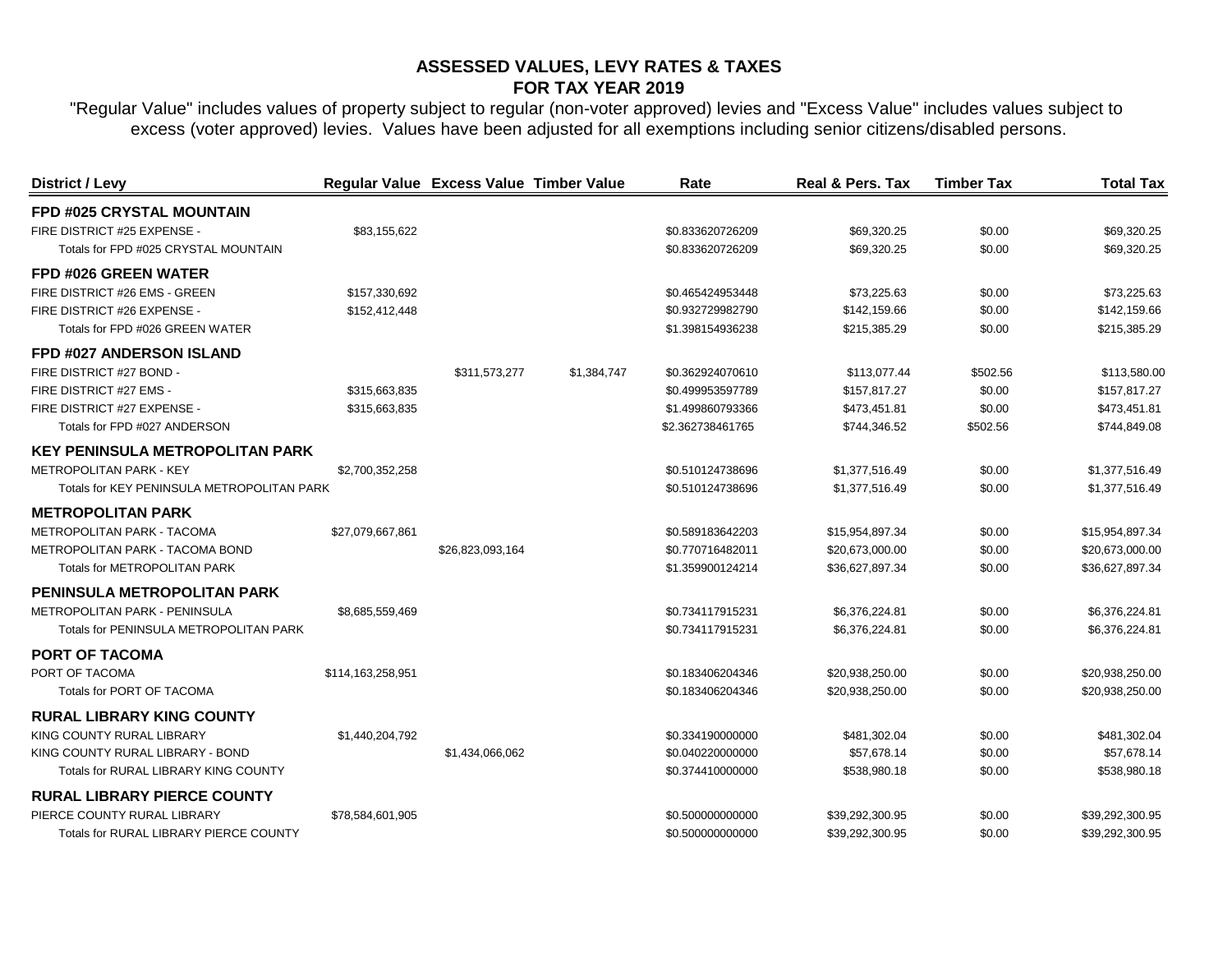| District / Levy                           | Regular Value Excess Value Timber Value |                  |              | Rate             | Real & Pers. Tax | <b>Timber Tax</b> | <b>Total Tax</b> |
|-------------------------------------------|-----------------------------------------|------------------|--------------|------------------|------------------|-------------------|------------------|
| SD #001 STEILACOOM HISTORICAL             |                                         |                  |              |                  |                  |                   |                  |
| SD #1 BOND - STEILACOOM                   |                                         | \$3,231,878,047  | \$1,430,729  | \$2.372220153217 | \$7,666,726.24   | \$3,394.00        | \$7,670,120.24   |
| SD #1 ENRICHMENT (FKA M&O)                |                                         | \$3,231,878,047  | \$715,364    | \$1.500000000000 | \$4,847,817.07   | \$1,073.05        | \$4,848,890.12   |
| Totals for SD #001 STEILACOOM HISTORICAL  |                                         |                  |              | \$3.872220153217 | \$12,514,543.31  | \$4,467.05        | \$12,519,010.36  |
| SD #002 YELM (THURSTON COUNTY)            |                                         |                  |              |                  |                  |                   |                  |
| SD #2 BOND - YELM                         |                                         | \$573,613,944    | \$6,798,391  | \$1.467896531044 | \$842,005.92     | \$9,979.33        | \$851,985.25     |
| SD #2 ENRICHMENT (FKA M&O)                |                                         | \$573,613,944    | \$10,353,235 | \$1.500000000000 | \$860,420.92     | \$15,529.85       | \$875,950.77     |
| Totals for SD #002 YELM (THURSTON COUNTY) |                                         |                  |              | \$2.967896531044 | \$1,702,426.84   | \$25,509.18       | \$1,727,936.02   |
| SD #003 PUYALLUP                          |                                         |                  |              |                  |                  |                   |                  |
| SD #3 BOND - PUYALLUP                     |                                         | \$17,354,562,075 | \$876,074    | \$2.745461929046 | \$47,646,289.47  | \$2,405.23        | \$47,648,694.70  |
| SD #3 CAPITAL PROJECTS FUND               |                                         | \$17,354,562,075 | \$876,074    | \$0.057894253742 | \$1,004,729.42   | \$50.72           | \$1,004,780.14   |
| SD #3 ENRICHMENT (FKA M&O)                |                                         | \$17,354,562,075 | \$596,229    | \$1.500000000000 | \$26,031,843.11  | \$894.34          | \$26,032,737.45  |
| Totals for SD #003 PUYALLUP               |                                         |                  |              | \$4.303356182788 | \$74,682,862.00  | \$3,350.29        | \$74,686,212.29  |
| SD #010 TACOMA                            |                                         |                  |              |                  |                  |                   |                  |
| SD #10 BOND - TACOMA                      |                                         | \$28,112,802,280 | \$0          | \$2.057523616603 | \$57,842,754.62  | \$0.00            | \$57,842,754.62  |
| SD #10 CAPITAL PROJECTS - TACOMA          |                                         | \$28,112,802,280 | \$0          | \$0.856017373875 | \$24,065,047.18  | \$0.00            | \$24,065,047.18  |
| SD #10 ENRICHMENT (FKA M&O)               |                                         | \$28,112,802,280 | \$0          | \$1.500000000000 | \$42,169,203.42  | \$0.00            | \$42,169,203.42  |
| Totals for SD #010 TACOMA                 |                                         |                  |              | \$4.413540990478 | \$124,077,005.22 | \$0.00            | \$124,077,005.22 |
| SD #019 (406) CARBONADO                   |                                         |                  |              |                  |                  |                   |                  |
| SD #19 BOND - CARBONADO                   |                                         | \$107,729,655    | \$13,907,980 | \$0.982161072106 | \$105,807.87     | \$13,659.88       | \$119,467.75     |
| SD #19 ENRICHMENT (FKA M&O)               |                                         | \$107,729,655    | \$15,862,060 | \$1.500000000000 | \$161,594.48     | \$23,793.09       | \$185,387.57     |
| Totals for SD #019 (406) CARBONADO        |                                         |                  |              | \$2.482161072106 | \$267,402.35     | \$37,452.97       | \$304,855.32     |
| <b>SD #083 UNIVERSITY PLACE</b>           |                                         |                  |              |                  |                  |                   |                  |
| SD #83 BOND - UNIVERSITY                  |                                         | \$3,846,088,098  | \$0          | \$1.880653821674 | \$7,233,160.28   | \$0.00            | \$7,233,160.28   |
| SD #83 CAPITAL PROJECTS FUND              |                                         | \$3,846,088,098  | \$0          | \$0.518774684604 | \$1,995,253.14   | \$0.00            | \$1,995,253.14   |
| SD #83 ENRICHMENT (FKA M&O)               |                                         | \$3,846,088,098  | \$3,012      | \$1.500000000000 | \$5,769,132.15   | \$4.52            | \$5,769,136.67   |
| Totals for SD #083 UNIVERSITY PLACE       |                                         |                  |              | \$3.899428506278 | \$14,997,545.57  | \$4.52            | \$14,997,550.09  |
| <b>SD #320 SUMNER BONNEY LAKE</b>         |                                         |                  |              |                  |                  |                   |                  |
| SD #320 BOND - SUMNER BONNEY LAKE         |                                         | \$8,636,291,777  | \$2,395,886  | \$2.350582020342 | \$20,300,312.17  | \$5,631.73        | \$20,305,943.90  |
| SD #320 CAPITAL PROJECTS FUND             |                                         | \$8,636,291,777  | \$2,395,886  | \$0.608117608245 | \$5,251,881.10   | \$1,456.98        | \$5,253,338.08   |
| SD #320 ENRICHMENT (FKA M&O)              |                                         | \$8,636,291,777  | \$1,197,943  | \$1.500000000000 | \$12,954,437.67  | \$1,796.91        | \$12,956,234.58  |
| Totals for SD #320 SUMNER                 |                                         |                  |              | \$4.458699628587 | \$38,506,630.94  | \$8,885.62        | \$38,515,516.56  |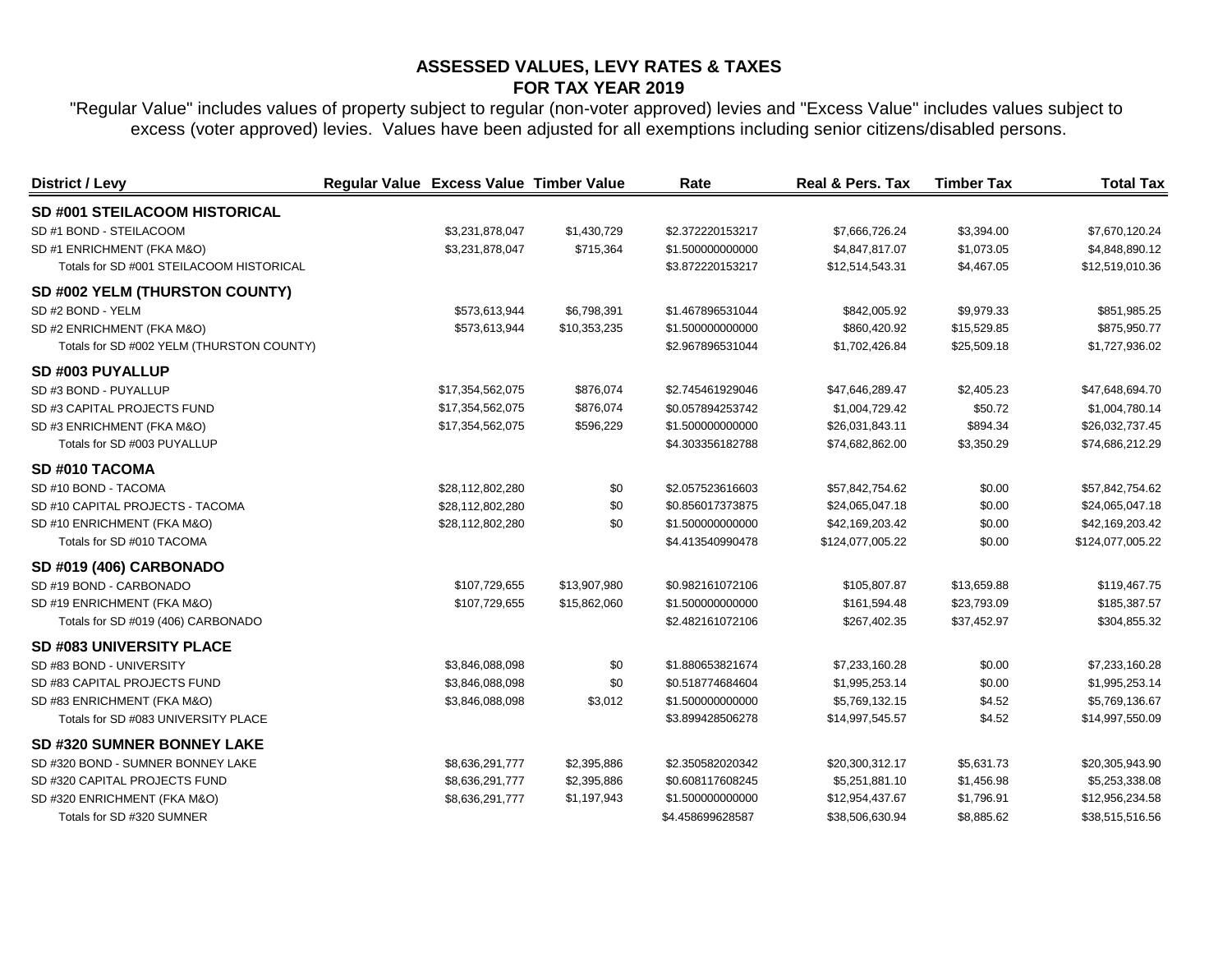| <b>District / Levy</b>             | Regular Value Excess Value Timber Value |              | Rate             | Real & Pers. Tax | <b>Timber Tax</b> | <b>Total Tax</b> |
|------------------------------------|-----------------------------------------|--------------|------------------|------------------|-------------------|------------------|
| SD #343 DIERINGER                  |                                         |              |                  |                  |                   |                  |
| SD #343 BOND - DIERINGER           | \$2,151,988,012                         | \$466,858    | \$2.107192621418 | \$4,534,653.26   | \$983.76          | \$4,535,637.02   |
| SD #343 CAPITAL PROJECTS FUND      | \$2,151,988,012                         | \$466,858    | \$0.802246227815 | \$1,726,424.26   | \$374.54          | \$1,726,798.80   |
| SD #343 ENRICHMENT (FKA M&O)       | \$2,151,988,012                         | \$233,429    | \$1.500000000000 | \$3,227,982.02   | \$350.14          | \$3,228,332.16   |
| Totals for SD #343 DIERINGER       |                                         |              | \$4.409438849233 | \$9,489,059.54   | \$1,708.44        | \$9,490,767.98   |
| SD #344 ORTING                     |                                         |              |                  |                  |                   |                  |
| SD #344 BOND - ORTING              | \$1,628,687,557                         | \$7,819,857  | \$2.555587505575 | \$4,162,253.57   | \$19,984.33       | \$4,182,237.90   |
| SD #344 ENRICHMENT (FKA M&O)       | \$1,628,687,557                         | \$4,638,796  | \$1.500000000000 | \$2,443,031.34   | \$6,958.19        | \$2,449,989.53   |
| Totals for SD #344 ORTING          |                                         |              | \$4.055587505575 | \$6,605,284.91   | \$26,942.52       | \$6,632,227.43   |
| <b>SD #400 CLOVER PARK</b>         |                                         |              |                  |                  |                   |                  |
| SD #400 BOND - CLOVER PARK         | \$6,895,898,739                         | \$19,279     | \$1.383062895340 | \$9,537,461.68   | \$26.66           | \$9,537,488.34   |
| SD #400 ENRICHMENT (FKA M&O)       | \$6,895,898,739                         | \$9,640      | \$1.500000000000 | \$10,343,848.11  | \$14.46           | \$10,343,862.57  |
| Totals for SD #400 CLOVER PARK     |                                         |              | \$2.883062895340 | \$19,881,309.79  | \$41.12           | \$19,881,350.91  |
| SD #401 PENINSULA                  |                                         |              |                  |                  |                   |                  |
| SD #401 BOND - PENINSULA           | \$14,147,862,779                        | \$13,550,705 | \$0.319553341558 | \$4,520,996.83   | \$4,330.17        | \$4,525,327.00   |
| SD #401 ENRICHMENT (FKA M&O)       | \$14,147,862,779                        | \$6,775,352  | \$1.500000000000 | \$21,221,794.17  | \$10,163.03       | \$21,231,957.20  |
| Totals for SD #401 PENINSULA       |                                         |              | \$1.819553341558 | \$25,742,791.00  | \$14,493.20       | \$25,757,284.20  |
| <b>SD #402 FRANKLIN PIERCE</b>     |                                         |              |                  |                  |                   |                  |
| SD #402 BOND - FRANKLIN            | \$4,651,376,384                         | \$75,243     | \$2.021019757667 | \$9,400,523.57   | \$152.07          | \$9,400,675.64   |
| SD #402CAPITAL PROJECTS            | \$4,651,376,384                         | \$75,243     | \$0.394694608742 | \$1,835,873.18   | \$29.70           | \$1,835,902.88   |
| SD #402 ENRICHMENT (FKA M&O)       | \$4,651,376,384                         | \$37,622     | \$1.500000000000 | \$6,977,064.58   | \$56.43           | \$6,977,121.01   |
| Totals for SD #402 FRANKLIN PIERCE |                                         |              | \$3.915714366409 | \$18,213,461.33  | \$238.20          | \$18,213,699.53  |
| SD #403 BETHEL                     |                                         |              |                  |                  |                   |                  |
| SD #403 BOND - BETHEL              | \$12,613,244,095                        | \$15,054,969 | \$1.334053871754 | \$16,826,747.12  | \$20,084.14       | \$16,846,831.26  |
| SD #403 CAPITAL PROJECTS FUND      | \$12,613,244,095                        | \$15,054,969 | \$0.437627646605 | \$5,519,904.33   | \$6,588.47        | \$5,526,492.80   |
| SD #403 ENRICHMENT (FKA M&O)       | \$12,613,244,095                        | \$7,527,485  | \$1.500000000000 | \$18,919,866.14  | \$11,291.23       | \$18,931,157.37  |
| Totals for SD #403 BETHEL          |                                         |              | \$3.271681518359 | \$41,266,517.59  | \$37,963.84       | \$41,304,481.43  |
| <b>SD #404 EATONVILLE</b>          |                                         |              |                  |                  |                   |                  |
| SD #404J BOND - EATONVILLE         | \$1,579,566,595                         | \$44,770,076 | \$1.206240969995 | \$1,905,337.94   | \$54,003.50       | \$1,959,341.44   |
| SD #404J CAPITAL PROJECTS FUND     | \$1,579,566,595                         | \$44,770,076 | \$0.222847293972 | \$352,002.14     | \$9,976.89        | \$361,979.03     |
| SD #404J ENRICHMENT (FKA M&O)      | \$1,579,566,595                         | \$53,517,245 | \$1.500000000000 | \$2,369,349.89   | \$80,275.87       | \$2,449,625.76   |
| Totals for SD #404 EATONVILLE      |                                         |              | \$2.929088263967 | \$4,626,689.97   | \$144,256.26      | \$4,770,946.23   |